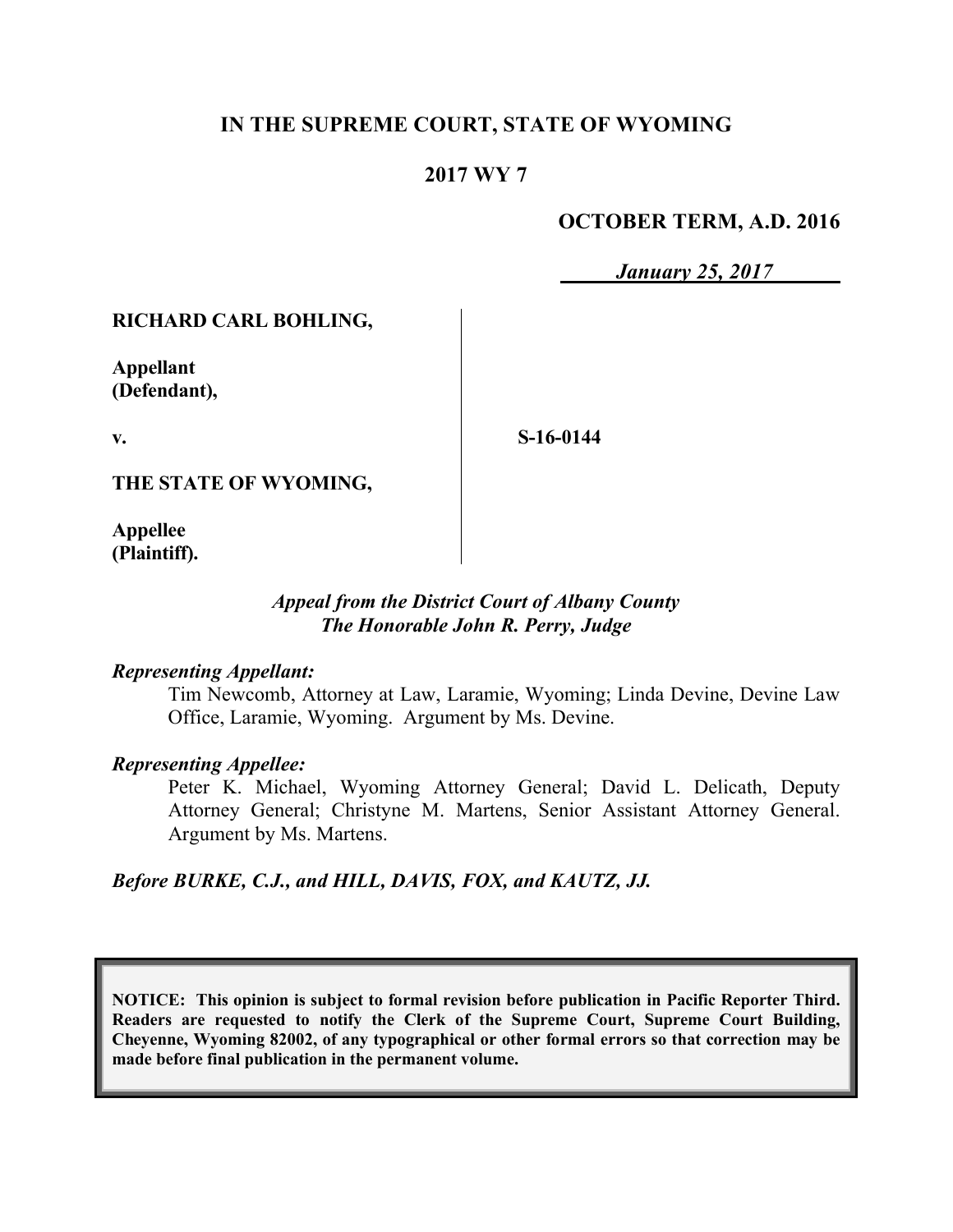**DAVIS**, Justice.

[¶1] Appellant Richard Bohling was convicted of four felony counts of obtaining property by false pretenses and one misdemeanor count of official misconduct. On appeal, he claims that in order to have been convicted of obtaining property by false pretenses, the State was required to prove that title to the property in question passed from Albany County to him. He contends that the State failed to prove that it did.

[¶2] We have examined Wyo. Stat. Ann. § 6-3-407 (LexisNexis 2015), which establishes the crime of obtaining property by false pretenses. Our interpretation of this statute leads to the unremarkable conclusion that the charge of obtaining property by false pretenses requires that the victim consensually part with both title and possession in reliance on the defendant's false representations. We have also carefully reviewed the record and can only conclude that there was insufficient evidence to prove beyond a reasonable doubt that Bohling committed the crime of obtaining property by false pretenses. Consequently, we must reverse those four felony convictions.

[¶3] We decline to consider Bohling's claim regarding the misdemeanor conviction of official misconduct, due to his failure to provide cogent argument on this issue. As a result, the misdemeanor conviction is affirmed.

#### **ISSUES**

[¶4] We consider the following two questions to be dispositive of this appeal:

1. Does the crime of obtaining property by false pretenses under Wyo. Stat. Ann. § 6-3-407 require that the victim part with both title and possession?

2. Was the evidence presented sufficient for a reasonable jury to find beyond a reasonable doubt that Bohling committed the crime of obtaining property by false pretenses?

## **FACTS**

[¶5] Bohling was the Albany County and Prosecuting Attorney from 2003 through 2014. His responsibilities included managing his office's budget and overseeing the purchases of items it required. It is Bohling's purchases of certain cameras and electronic equipment with county funds between 2008 and 2012 that are at the heart of this matter.

[¶6] When items were purchased for the office with county funds, a voucher was submitted to the Albany County Commissioners for approval. A voucher is formatted like a cover sheet, with the name of the creditor that the county needs to pay, and it is submitted to the county commissioners with the relevant receipts attached. The voucher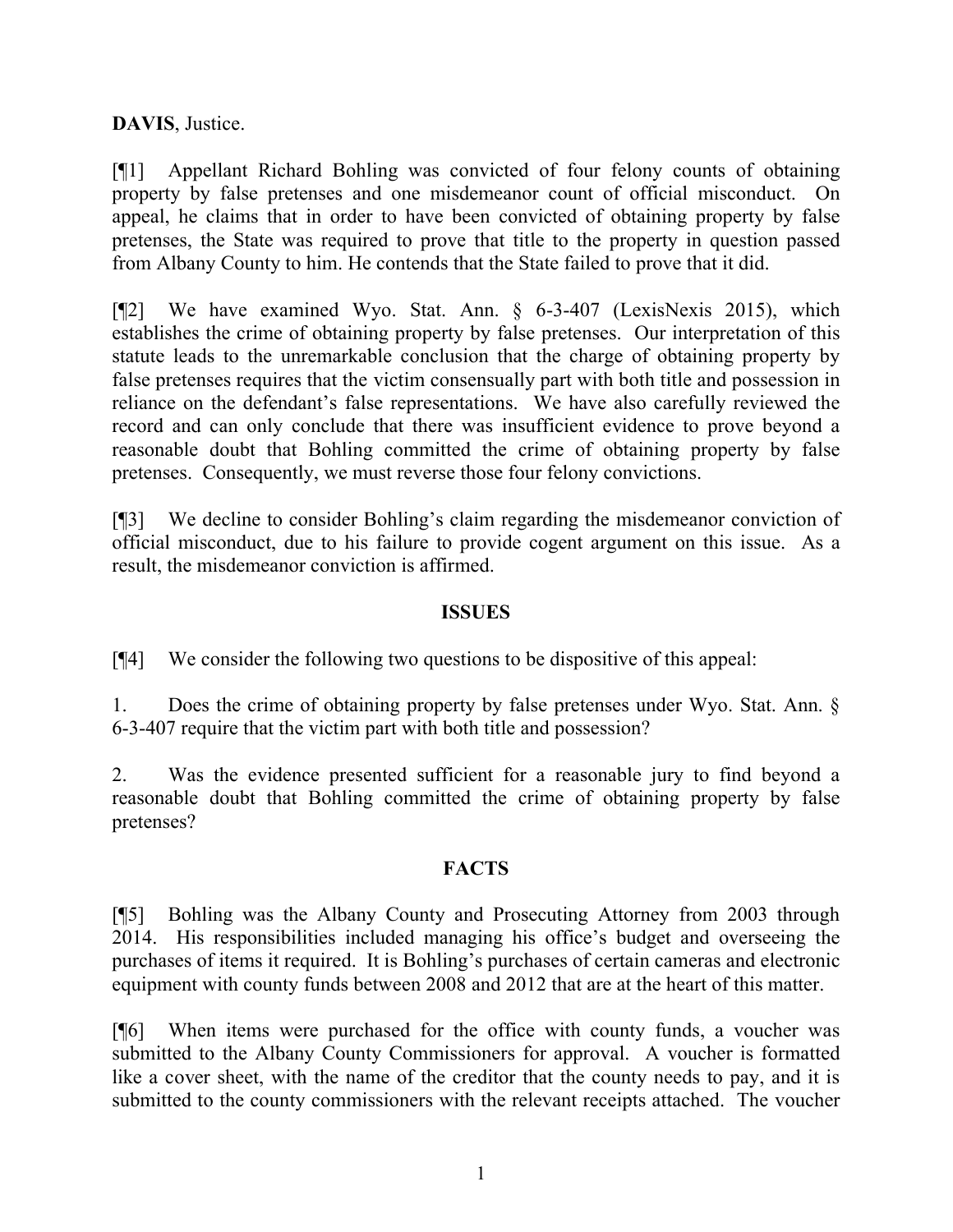includes an affidavit from an elected official or department head, like Bohling, who must sign to certify that the charge to be paid is correct. After review and approval of the expenditure, a county commissioner will sign off on the voucher. The county treasurer will then pay the charge. This same process is followed in Albany County regardless of whether the expense is a charge directly with a vendor, or if it is a purchase made on a county credit card issued to the elected official.

[¶7] Concerns over some of Bohling's purchases with county funds began in 2012, when the office manager of the county attorney's office brought certain purchases involving camera equipment to the attention of Albany County Commissioner Tim Sullivan, who was chairman of the Commission at the time. After reviewing the purchases with Albany County Clerk Jackie Gonzales, Commissioner Sullivan decided not to refer the matter to law enforcement.

[¶8] About two years later, in 2014, another employee in Bohling's office raised a similar concern about his purchases of cameras and electronic equipment with county funds. Commissioner Sullivan worked with Albany County Sheriff David O'Malley and County Clerk Gonzales to look into those purchases. They contacted the Wyoming Division of Criminal Investigation (DCI). DCI agents investigated and concluded that Bohling had used a number of cameras and some electronic equipment purchased with county funds as his own personal property.

[¶9] Based upon the evidence gathered by DCI, the State<sup>1</sup> filed an information consisting of nine counts against Bohling. Counts I through IV of the information charged him with felony larceny by bailee under Wyo. Stat. Ann.  $\S 6-3-402(b)$ .<sup>2</sup> These counts were based on Bohling's alleged conversion of the cameras and electronics to his own use. Count V charged a felony for wrongfully taking or disposing of property in violation of Wyo. Stat. Ann. § 6-3-403(a). Count VI also charged a felony for submitting false vouchers in violation of Wyo. Stat. Ann. § 6-5-303(b). Counts VII through IX were misdemeanor charges pursuant to Wyo. Stat. Ann.  $\S 6-5-107(a)(i)$ ,  $\S 6-5-110$  and  $\S 9-13-$ 105, respectively.

[¶10] A few months later, the State amended the information. It decided to change Counts I through IV from larceny by bailee to obtaining property by false pretenses in

l

<sup>&</sup>lt;sup>1</sup> Because Bohling was the Albany County and Prosecuting Attorney, the Wyoming Attorney General's Office stepped in to prosecute the case against him. Bohling filed a petition for writ of review claiming that the Attorney General needed to provide evidence of its lawful authority to prosecute him. We denied his petition. *See Bohling v. State*, No. S-15-0245 (October 20, 2015), *available at* https://efiling.courts. state.wy.us/public/caseView.do?csIID=18458.

<sup>&</sup>lt;sup>2</sup> Subsequently, Wyo. Stat. Ann. § 6-3-402 was amended in 2013 to combine larceny and larceny by bailee into subsection (a). *See* 2013 Wyo. Sess. Laws ch. 191, §§ 2,3. As a result, subsection (b) is now repealed. *Id.* Wyo. Stat. Ann. § 6-3-407 remained unchanged.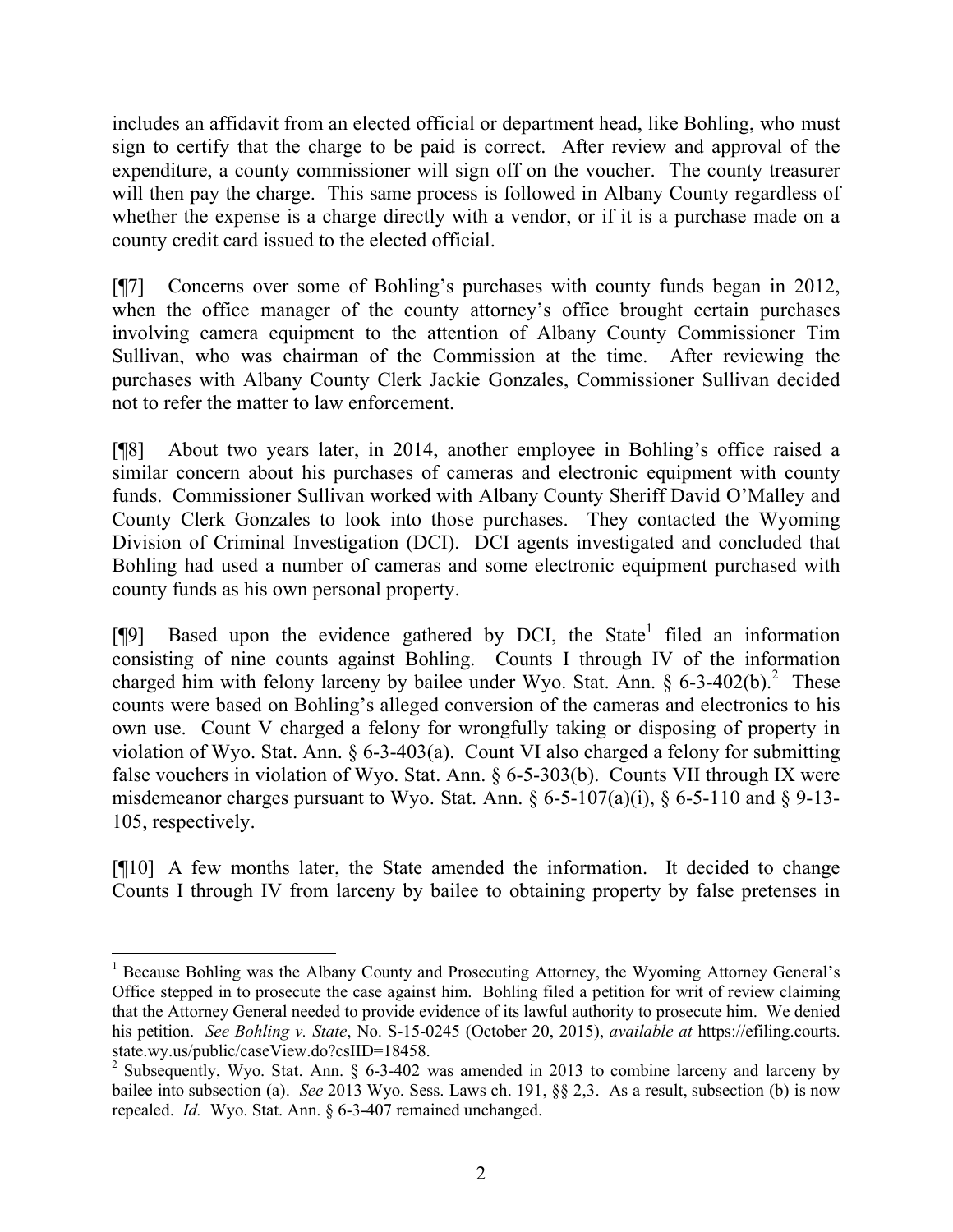violation of Wyo. Stat. Ann. § 6-3-407(a) and  $(a)(i)$ .<sup>3</sup> These first four felony counts charged that Bohling knowingly obtained property valued over \$1,000.00 from Albany County by false pretenses with the intent to defraud it. Count V remained a felony wrongful taking or disposing of property charge pursuant to  $\S 6$ -3-403(a). Count VI also remained the same, charging a felony for submitting false vouchers in violation of Wyo. Stat. Ann. § 6-5-303(b). Counts VII through IX, the misdemeanor charges, remained substantively the same. The district court dismissed Count IX, misuse of office, on the State's motion.

[¶11] Bohling moved for a bill of particulars. The State acceded to the request and provided a bill which indicated, *inter alia,* that in regards to Counts I through IV, Bohling had submitted vouchers to the Board of Albany County Commissioners for the purchase of certain cameras and other electronics for his own personal use, thereby using falsehood to induce the county to pay for the items. $4$ 

[¶12] The case proceeded to trial in due course. At the close of the State's case-in-chief, Bohling moved pursuant to W.R.Cr.P. 29 for a judgment of acquittal on the four felony counts of obtaining property by false pretenses and the felony count of submitting false vouchers. With regards to the four felony false pretenses counts, he argued that title to the property in question had to pass from the county to him, and that the evidence did not establish that it did. The State countered by arguing that passage of title was not required to sustain a charge of obtaining property by false pretenses, and that even if it was, the State had provided sufficient evidence of it.

[¶13] After considering the parties' positions, the district court denied Bohling's motion. Bohling then presented his case. The jury convicted him of Counts I through IV, the four felony counts of obtaining property by false pretenses, and Count VII, the misdemeanor charge of official misconduct. He was acquitted of the charges in Counts V, VI and VIII.

[¶14] Bohling renewed his motion for judgment of acquittal after the verdict was returned. He argued essentially the same grounds as he had earlier, and the State responded with the same arguments it had made before. The district court denied Bohling's renewed motion.

[¶15] Bohling was sentenced to two to four years of incarceration and fined \$10,000 for each felony count of obtaining property by false pretenses. The sentences were to run

<sup>&</sup>lt;sup>3</sup> A range of dates were added in Counts I through III. Date ranges in Counts IV through VIII were also adjusted.

<sup>&</sup>lt;sup>4</sup> As briefly mentioned above, *see* ¶6, and as discussed in greater detail in ¶40, the items were either purchased on a county charge account opened with a vendor or on the county credit card issued to Bohling in his official capacity. In other words, Bohling never used his own money to buy these items and thus never sought personal reimbursement from the county.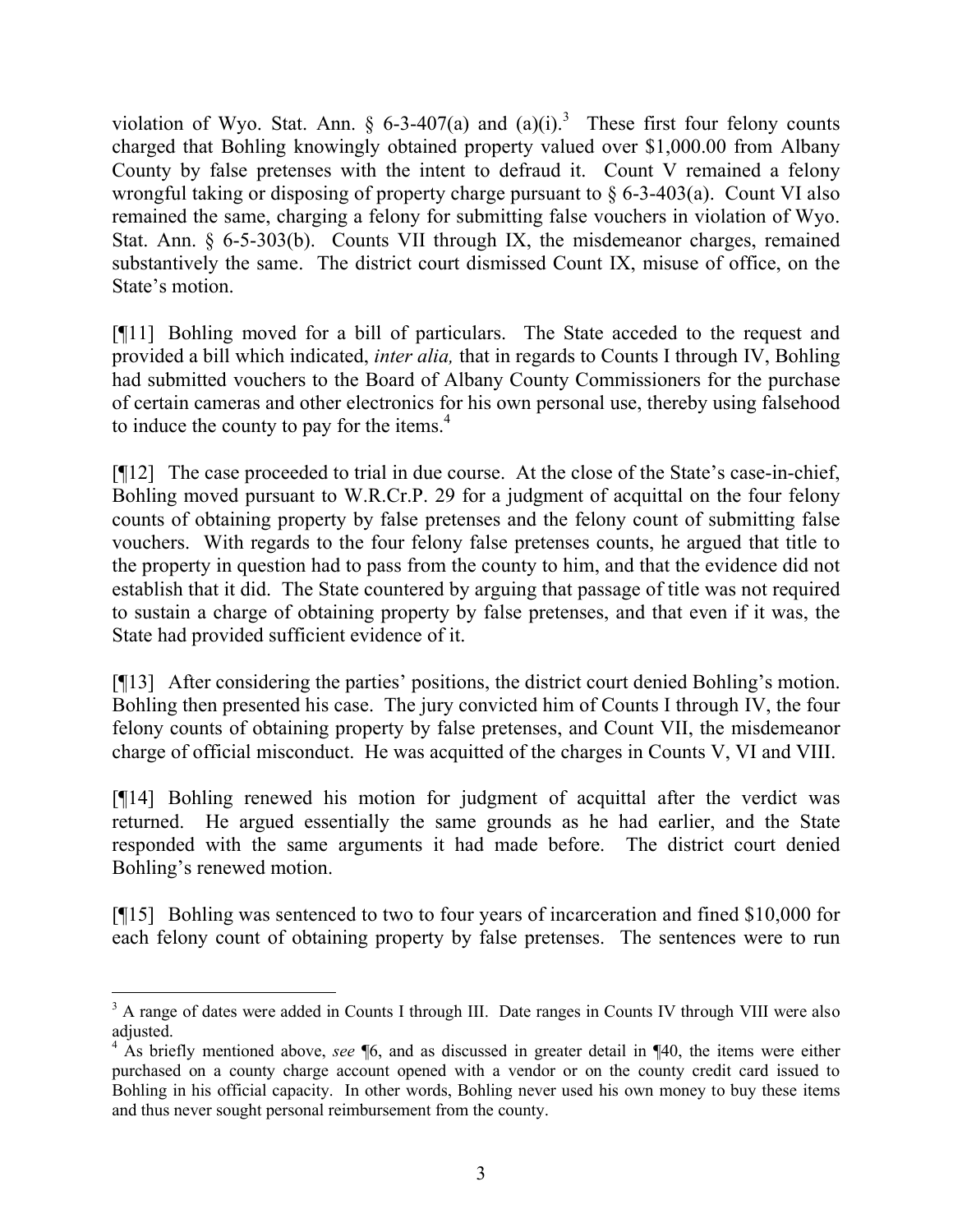concurrently. On the misdemeanor conviction, he was fined \$5,000. Bohling then timely perfected this appeal.

[¶16] Additional pertinent facts will be set forth below in our discussion of the second issue concerning the sufficiency of the evidence.

## **DISCUSSION**

#### *Elements of Obtaining Property by False Pretenses*

l

[¶17] The first step in resolving this matter is to determine whether the crime of obtaining property by false pretenses under Wyo. Stat. Ann. § 6-3-407 requires that the victim not only gives possession to the defendant, but passes title as well. The parties' positions on this issue are polar opposites. Bohling asserts that title must be transferred, while the State clings to the contention that it is not necessary for title to pass in order to convict of the charge.

[¶18] Statutory interpretation is a question of law requiring *de novo* review. *Adekale v. State*, 2015 WY 30, ¶ 12, 344 P.3d 761, 765 (Wyo. 2015). Criminal statutes are to be strictly construed, meaning that they are not to be enlarged by implication or extended by inference or construction. *Mraz v. State*, 2016 WY 85, ¶ 71, 378 P.3d 280, 296 (Wyo. 2016). A statute is clear and unambiguous if the words are such that reasonable minds are able to agree on its meaning in a consistent and predictable fashion. *Mendoza v. State*, 2016 WY 31, ¶ 9, 368 P.3d 886, 891 (Wyo. 2016). Ambiguity arises if the statute is vague or uncertain and subject to varying interpretations. *Id.* Divergent opinions among parties as to the meaning of a statute may be evidence of ambiguity, but the fact that opinions may differ as to a statute's meaning is not conclusive of ambiguity. *Campbell Cty. Sch. Dist. v. Catchpole*, 6 P.3d 1275, 1285 (Wyo. 2000). If we determine that the language of a statute is ambiguous, only then will we proceed to the next step; that is, the application of general principles of statutory construction to the language of the statute in order to construe any ambiguous language to accurately reflect the intent of the legislature. *Powder River Basin Res. Council v. Wyoming Oil & Gas Conservation Comm'n*, 2014 WY 37, ¶ 19, 320 P.3d 222, 229 (Wyo. 2014).

[¶19] Title 6 of Wyoming's statutes establishes the Wyoming Criminal Code.<sup>5</sup> Our analysis must begin by examining the statute creating the offense of obtaining property by false pretenses. It states:

 $5$  The statutes provide that "[c]ommon-law crimes are abolished. No conduct constitutes a crime unless it is described as a crime in this act or another statute of this state." Wyo. Stat. Ann. § 6-1-102 (LexisNexis 2015).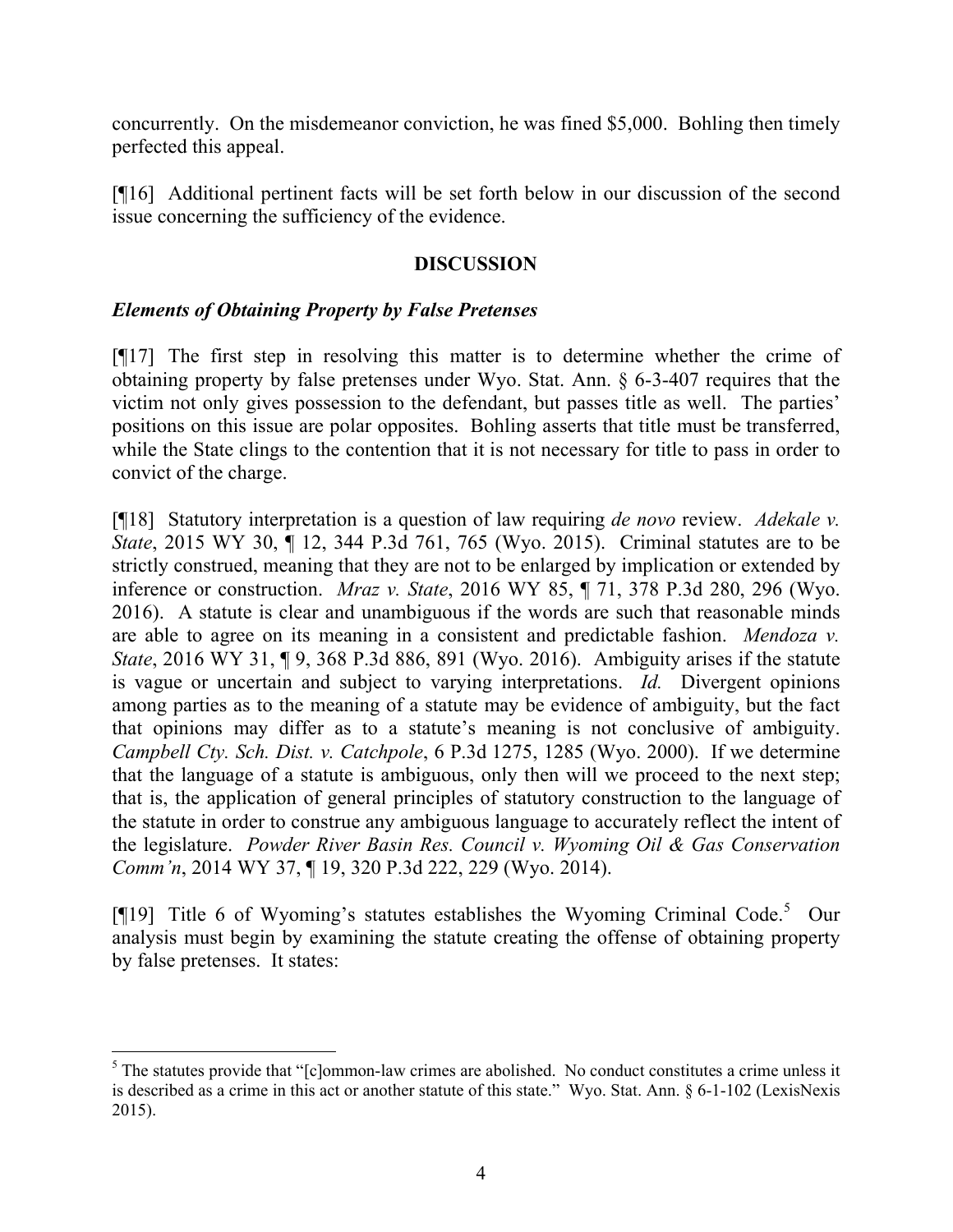## **§ 6-3-407. Obtaining property by false pretenses; penalties.**

(a) A person who knowingly *obtains* property from another person by false pretenses with intent to defraud the person is guilty of:

(i) A felony punishable by imprisonment for not more than ten (10) years, a fine of not more than ten thousand dollars (\$10,000.00), or both, if the value of the property is one thousand dollars (\$1,000.00) or more; or

(ii) Repealed by Laws 1984, ch. 44,  $\S$  3.

(iii) A misdemeanor punishable by imprisonment for not more than six (6) months, a fine of not more than seven hundred fifty dollars (\$750.00), or both, if the value of the property is less than one thousand dollars (\$1,000.00).

Wyo. Stat. Ann. § 6-3-407 (emphasis added).

[¶20] The word in the statute that is critical to our conclusion in this case is "obtains." While it seems to be straightforward at first glance, the term has created consternation in the context of this crime, and we find it ambiguous. As one authoritative secondary source confirms: "The wording of the typical false pretenses statute—requiring that the defendant 'obtain' property by false pretenses—is quite ambiguous on the issue of whether he must obtain title to, or possession of, the property, or whether he must obtain both title and possession." 3 Wayne R. LaFave, *Subst. Crim. L*. § 19.7(d) (2d ed., Oct. 2016 update). Fortunately, there is a great deal of precedent and persuasive authority for us to consult in construing the language to accurately determine our legislature's intent.

[¶21] To understand the elements of the crime of obtaining property by false pretenses under § 6-3-407, it is helpful to consider the crime's genesis. It was created by the British Parliament in 1757 to plug a loophole left by the crime of larceny. *See Adekale*, ¶ 28, 344 P.3d at 768; *see also People v. Williams*, 305 P.3d 1241, 1246 (Cal. 2013); *State v. Sabins*, 127 N.W.2d 107, 108 (Iowa 1964). Back then, while a person who obtained possession but not title to another's property by false representations was guilty of larceny,<sup>6</sup> one who obtained title to the property was not guilty of larceny, and there was no crime to fill the void. *See* 3 LaFave, *supra*, § 19.7(a). Parliament stepped in and adopted a statute which punished one who knowingly and designedly by "false pretence or pretences, shall *obtain* from any person or persons, money, goods, wares or

l

<sup>6</sup> Historically called larceny by trick. *See* 3 LaFave, *supra,* § 19.7(a).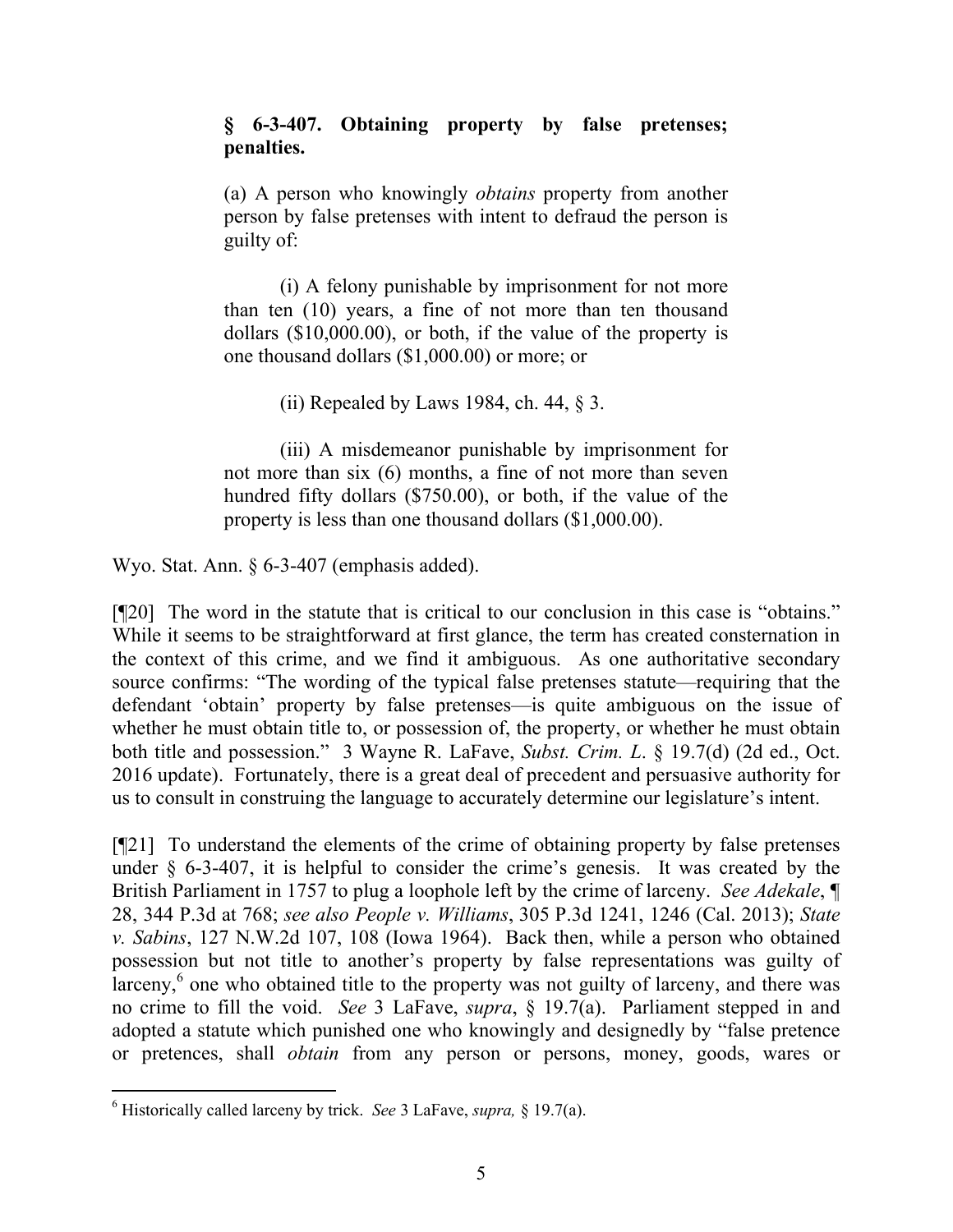merchandises, with intent to cheat or defraud any person or persons of the same." *Id.* (emphasis added).

[¶22] This newly enacted crime was considered a statutory offense separate and distinct from the common law crime of larceny. *See Williams*, 305 P.3d at 1246. A principal difference between the offenses was that the crime of obtaining property by false pretenses involved acquiring title to the property, and not just possession. *Id.*; 3 LaFave, *supra*, § 19.7(d); 3 Charles E. Torcia, *Wharton's Criminal Law* § 428 (15th ed., Sept. 2016 update). Both crimes eventually made their way into the early criminal laws of the American states, and the distinction has existed ever since.

[¶23] In 1876, the Wyoming Territory codified the crime of obtaining property by false pretenses:

# **Obtaining Goods Under False Pretenses**

Sec. 139. If any person or persons shall knowingly and designedly, by any false pretense or pretenses, *obtain* from any other person or persons, any chose in action, money, goods, wares, chattels, effects, or other valuable thing whatever, with intent to cheat or defraud any such person or persons of the same; every person so offending shall be deemed a cheat, and, upon conviction, shall be fined in any sum not exceeding one thousand dollars, and imprisoned in the penitentiary not exceeding one year, and shall be sentenced to restore the property, so fraudulently obtained, if it can be done.

Wyo. Comp. Stat. Chap. XXXV, § 139 (J. R. Whitehead 1876) (emphasis added). The territorial Supreme Court had occasion to scrutinize the statute and made clear that "[t]he distinction between larceny and false pretenses is well settled, and consists in the fact whether or not the owner intended or consented to part with the title to property." *Haines v. Territory*, 3 Wyo. 167, 175, 13 P. 8, 13 (Wyo. Terr. 1887).

[¶24] The crime continued to have a place in Wyoming's statutes after statehood, and its substance, including the use of the word "obtain," remained unchanged. *See* Wyo. Comp. Stat. Ch. 9,  $\S$  5143 (Van Orsdel & Chatteron 1899).<sup>7</sup> In 1908, we took another

#### **OBTAINING GOODS BY FALSE PRETENSES.**

Sec. 5143. If any person or persons shall knowingly and designedly, by false pretense or pretenses, *obtain* from any other person, or persons any

 $<sup>7</sup>$  The crime of obtaining property by false pretenses as set forth in Wyoming's 1899 statutes is as follows:</sup>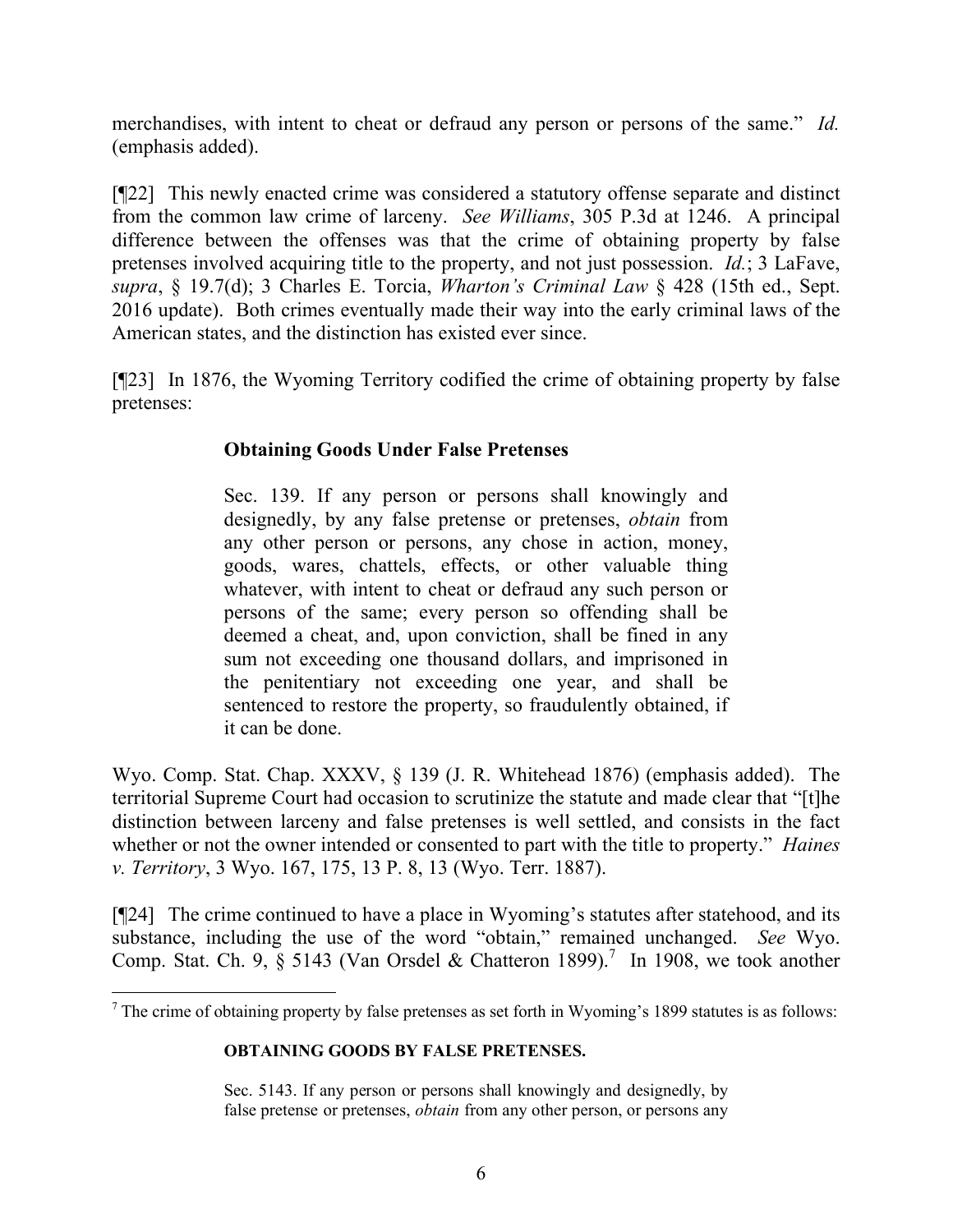look at the crime in *Martins v. State*, 17 Wyo. 319, 98 P. 709 (1908). Our interpretation was again that the statute required the accused to obtain title to the property from the owner. *Id.* at 330, 98 P. at 712. We cited an authoritative source that put the requirement plainly: "To constitute an obtaining of property, defendant must in the first place acquire at least a voidable title to the property; that is, the owner must intend to invest him with the title, as distinguished from the mere custody or possession of the goods." *Id.* Based upon this interpretation, we concluded that the facts of that case did not fit the charge of false pretenses as set out in the information because the one parting with the money was not the actual owner of it, and thus he could not pass title. *Id.*

[¶25] Over the next hundred-plus years, Wyoming's false pretenses statute did not change in substance, and it has always included the word "obtain." *See* Wyo. Stat. Ann. § 6-3-407 (LexisNexis 2013); Wyo. Stat. Ann. § 6-3-407 (LexisNexis 2009); Wyo. Stat. Ann. § 6-3-407 (LexisNexis 2005); Wyo. Stat. Ann. § 6-3-407 (LexisNexis 2001); Wyo. Stat. Ann. § 6-3-407 (Michie 1997); Wyo. Stat. Ann. § 6-3-407 (Michie 1988); Wyo. Stat. Ann. § 6-38 (Michie 1957); Wyo. Comp. Stat. Ann. § 9-907 (1945); Wyo. Comp. Stat. Ann. § 32-908 (Courtright 1931); Wyo. Comp. Stat. Ann. § 7305 (Swainson 1920); Wyo. Comp. Stat. Ch. 9, § 5143 (Van Orsdel & Chatteron 1899); Wyo. Comp. Stat. Ch. XXXV, § 139 (J.R. Whitehead 1876). Indeed, we previously noted that the different iterations of the statute define the identical offense of obtaining property by false pretenses and the elements have remained the same*. See Lopez v. State*, 788 P.2d 1150, 1152 n.2 (Wyo. 1990).

[¶26] Throughout the decades, we have had quite a few occasions to revisit the statute defining the crime of obtaining property by false pretenses and its distinction from other offenses—larceny in particular. *See, e.g., Sweets v. State*, 2013 WY 98, ¶ 15, 307 P.3d 860, 866 (Wyo. 2013); *Nguyen v. State*, 2013 WY 50, ¶ 14, 299 P.3d 683, 687 (Wyo. 2013); *Powell v. State*, 2012 WY 106, ¶ 6, 282 P.3d 163, 164 (Wyo. 2012); *Maycock v. State,* 2011 WY 104, ¶ 9, 257 P.3d 20, 22 (Wyo. 2011); *Perritt v. State*, 2005 WY 121, ¶ 10, 120 P.3d 181, 186-87 (Wyo. 2005); *Lopez*, 788 P.2d at 1152; *Miller v. State*, 732 P.2d 1054, 1062 (Wyo. 1987); *Driver v. State*, 589 P.2d 391, 393 (Wyo. 1979); *Anderson v. State*, 27 Wyo. 345, 352-53, 196 P. 1047, 1048 (1921). In none of our opinions concerning this crime have we ever said that the term "obtain" means that the wrongdoer only needs to acquire possession and not title; we have always said the contrary. A ruling

> chose in action, money, goods, wares, chattels, effects, or other valuable thing whatever, with intent to cheat or defraud any such person or persons of the same, every person so offending shall be deemed a cheat, and upon conviction, where the value of such chose in action, money, goods, wares, chattels, effects or other valuable thing shall be twentyfive dollars-or more, shall be imprisoned in the penitentiary for a period not more than ten years.

Wyo. Comp. Stat. Ch. 9, § 5143 (Van Orsdel & Chatteron 1899) (emphasis added).

 $\overline{a}$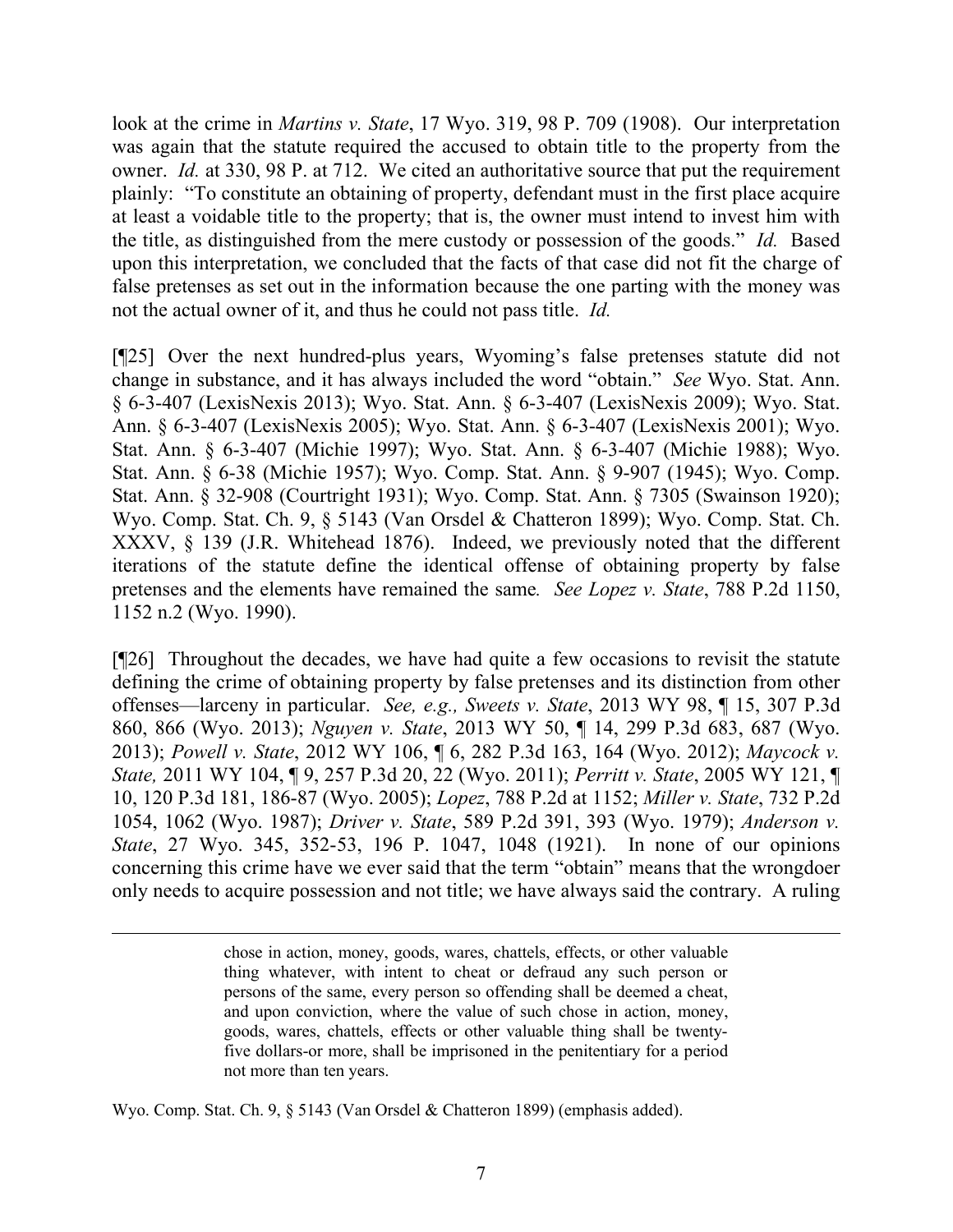that only possession must be obtained would destroy the distinction from larceny: if the owner of the goods intends to keep title but part with possession, the crime is larceny, but if the owner intends to part with both title and possession, the crime is false pretenses. To this day, the distinction is preserved by the structure of our criminal code, which defines larceny in § 6-3-402 and obtaining goods by false pretenses in a separate section,  $§ 6 - 3 - 407.$ 

[¶27] In *Miller*, we explained that to establish the crime of obtaining property by false pretenses, it is necessary that the victim pass title to his property to the accused. 732 P.2d at 1063. Similarly, in *Perritt*, our analysis focused on the requirements of § 6-3-407, and in doing so we quoted *Martins,* where we explained: "To constitute an obtaining of property, defendant must in the first place acquire at least a voidable title to the property; that is, the owner must intend to invest him with the title, as distinguished from the mere custody or possession of the goods." *Perritt*, ¶ 16, 120 P.3d at 188. Our opinion in *Perritt* correctly surmised:

> The crime of false pretenses has deep roots in Anglo-American law. That crime is defined in slightly different ways in the various jurisdictions but as a general rule has five elements: (1) a false representation of a material present or past fact  $(2)$  which causes the victim  $(3)$  to pass title to  $(4)$  his property to the wrongdoer, (5) who (a) knows his representation to be false and (b) intends to defraud the victim.

*Id.* ¶ 15, 120 P.3d at 188 (citing 3 LaFave, *supra*, § 19.7). More recently, in *Powell v. State*, we again examined the difference between larceny and false pretenses and explained the key to the latter "is that, having been deceived by the thief, the victim consensually parts with both possession and title." 2012 WY 106, ¶ 10, 282 P.3d at 166.

[¶28] Additional precedent this Court unearthed is consistent with our other cases and confirms our conclusion today. Unfortunately, neither party cited the following two cases, which we believe to be important. In *Neel v. State*, this Court explained:

> [W]e affirmed the conviction of defendants on a charge of grand larceny. They have petitioned for rehearing, asserting they were not proved guilty of a theft; that if they were to be charged with any crime, it should have been the crime of obtaining property under false pretenses; and that the evidence necessary to prove the charge of obtaining property under false pretenses is different from the evidence required to prove the charge of theft.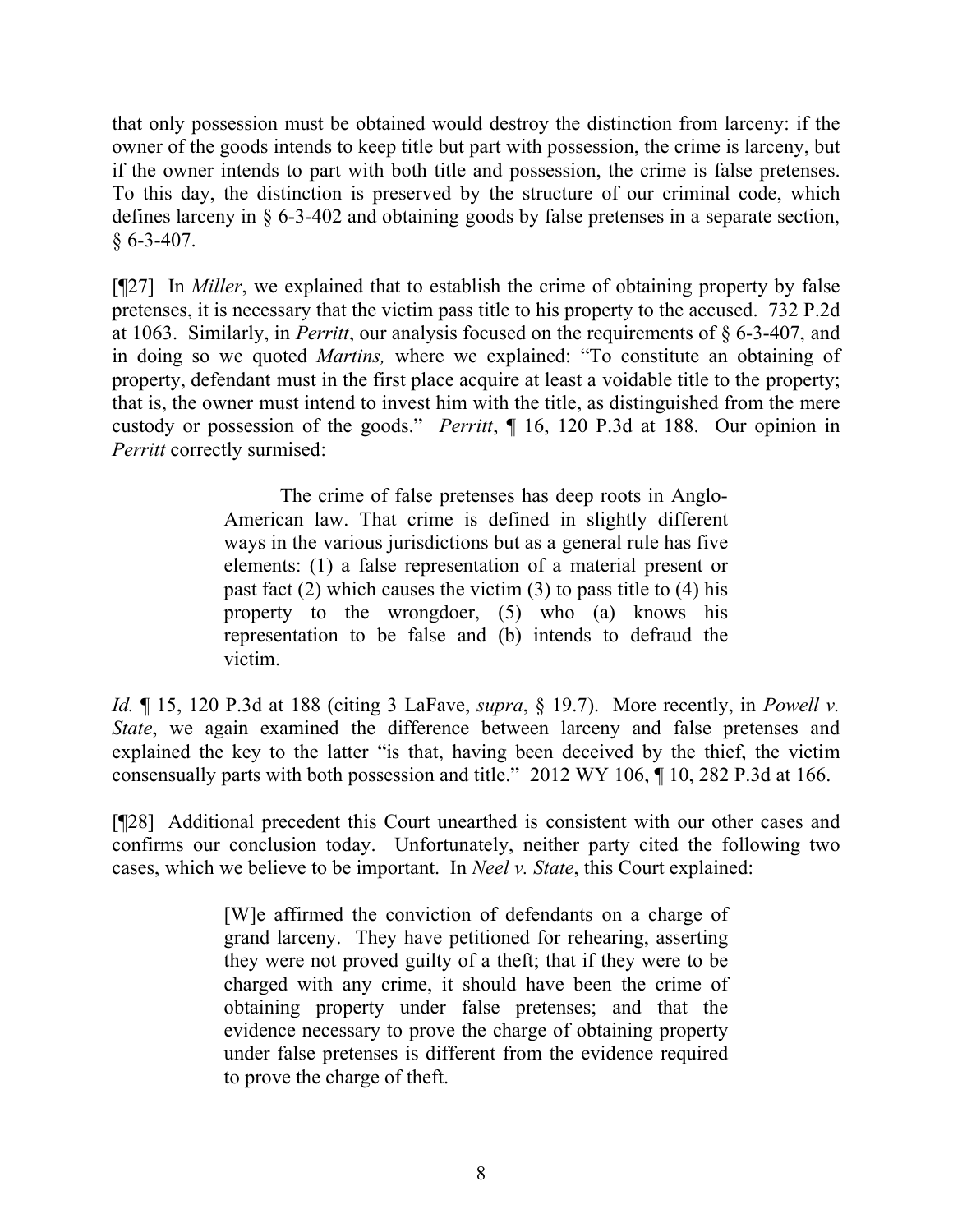It is well settled that where a person by trick or fraud obtains possession of property intending at the time of obtaining the property to convert it to his own use, and does so convert it, the fraud is the equivalent of a felonious taking and the offense is larceny. In the instant case the jury was expressly instructed to this effect.

Our grand larceny statute, § 6-132, W.S. 1957, appears to have been taken from the laws of Indiana, and that state has repeatedly held possession of property obtained by fraud with the intent to steal the same constitutes larceny when there is a felonious appropriation.

In "larceny" owner of the property has no intention to part with title therein to the person taking it although he may intend to part with possession, while in "false pretenses" owner intends to part with both his possession and title but such are obtained from him by fraud.

If only the possession of the thing of value is obtained and it is then converted by the accused, the crime involved is larceny and not false pretense. Otherwise stated, one test for distinguishing between larceny and obtaining property by false pretenses is to determine whether the offender could confer good title upon another by sale and delivery of the property. If he could not, the offense is larceny.

454 P.2d 241, 242-43 (Wyo. 1969) (citations and emphasis omitted). Subsequently, in *Otte v. State* we reaffirmed that

[i]n denying a petition for rehearing in *Neel v. State*, we said:

It is well settled that where a person by trick or fraud obtains possession of property intending at the time of obtaining the property to convert it to his own use, and does so convert it, the fraud is the equivalent of a felonious taking and the offense is larceny.

\* \* \*

Fraud vitiates the consent of the victim if the other elements of the crime are present. *State v. Jesser*, 95 Idaho 43, 501 P.2d 727, 735. It was said in *Jesser*, quoting from a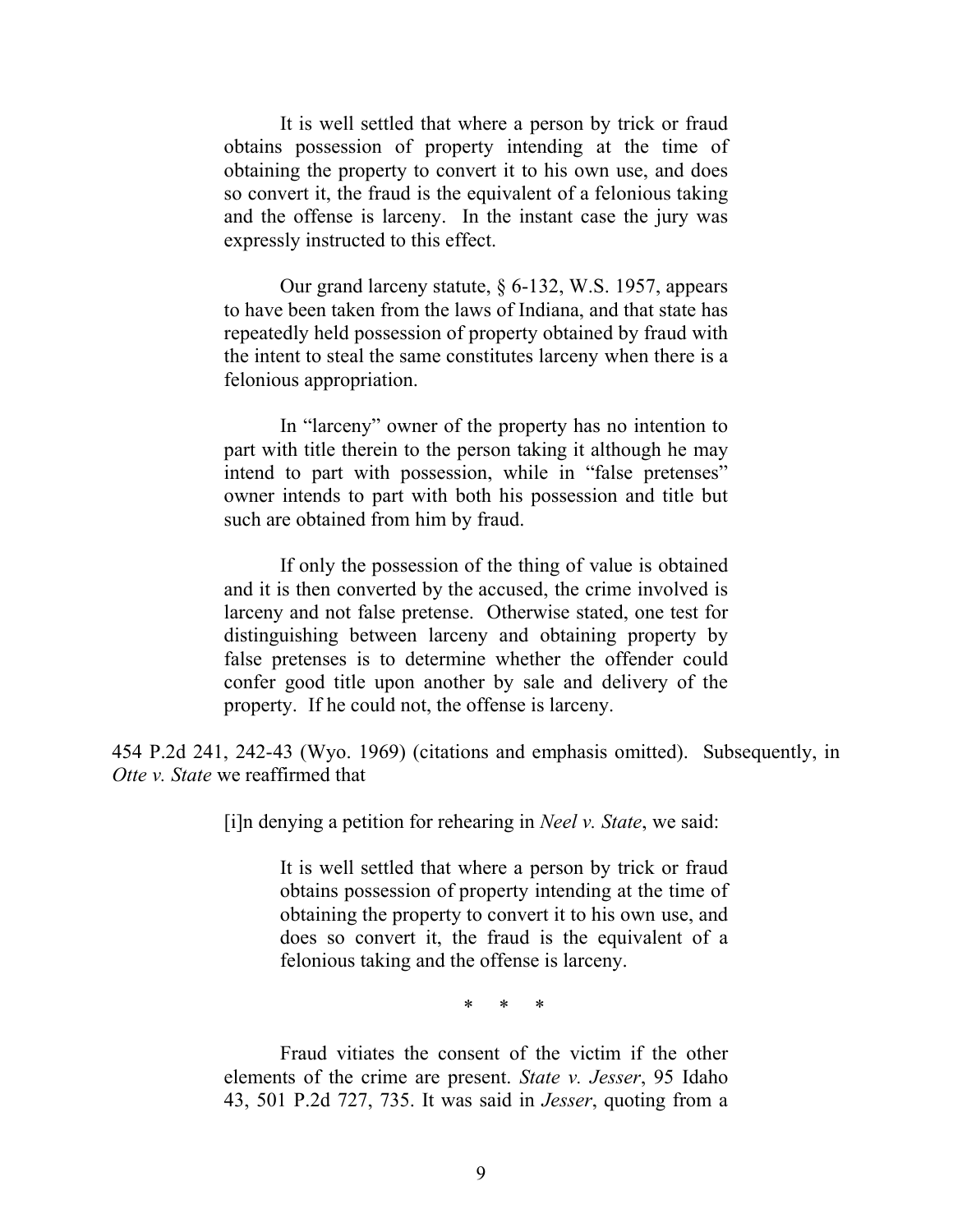"landmark" Massachusetts decision (*Commonwealth v. Barry*, 124 Mass. 325, 327 (1878):

> If the possession is fraudulently obtained, with intent on the part of the person obtaining it, at the time he receives it, to convert the same to his own use, and the person parting with it intends to part with his possession merely, and not with his title to the property, the offence is larceny.

We agree with the rule expressed by the court in *Commonwealth v. Barry* and consider it applicable to the factsituation in the case at hand. We have said essentially the same thing in *Neel v. State*, *supra*, where we said:

> In "larceny" owner of the property has no intention to part with title therein to the person taking it although he may intend to part with possession, . . . .

563 P.2d 1361, 1364 (Wyo. 1977) (citations and emphasis omitted).

[¶29] Our case law is clear that the word "obtain" in the statute defining the crime of false pretenses has always been interpreted to mean that the wrongdoer must obtain both title to and possession of the victim's property. $\delta$  If only possession passes, the crime is larceny if all the elements can be proven under Wyo. Stat. Ann. § 6-3-402.

l <sup>8</sup> Two points merit mentioning about title as it applies in the false pretenses context. First, title is synonymous with ownership. *Martins*, 17 Wyo. at 330, 98 P. at 712; *Williams*, 305 P.3d at 1248-49; *Reid v. Com*., 781 S.E.2d 373, 375 (Va. App. 2016). Thus, title in this context does not always mean formal title, such as to a vehicle, rather the simple concept of ownership equates to title. *See id.; see also People v. Long*, 294 N.W.2d 197 (Mich. 1980) (explaining that the defendant, by distracting cashiers and asking for various amounts of change received ten dollars more than he had given, was guilty of false pretenses rather than larceny, because the cashier intended to transfer both possession and title). Second, the type of title that is obtained by the accused through his use of false pretenses is at most voidable title. *Shropshire v. Com*., 577 S.E.2d 521, 523-28 (Va. App. 2003); *In re Newpower*, 233 F.3d 922, 929 (6th Cir. 2000); *State v. Mermis*, 20 P.3d 1044, 1049 (Wash. App. 2001); 3 Wharton's Criminal Law § 428; 35 C.J.S. *False Pretenses* § 27. The requirement for a false pretenses claim that title be obtained does not mean absolute title because such a requirement would make it impossible for the crime to be consummated. *Martins*, 17 Wyo. at 330, 98 P. at 712; *Whitmore v. State*, 298 N.W. 194, 195 (Wis. 1941); *Chappell v. State*, 25 N.E.2d 999, 1001 (Ind. 1940). When, because of his fraud, the accused obtains voidable title to property, he may sell them to a good-faith purchaser for value; he just does not have superior title to that of the true owner. Wyo. Stat. Ann. § 34.1-2-403 (LexisNexis 2015) ("A person with voidable title has power to transfer a good title to a good faith purchaser for value."); *cf. Kenyon v. Abel*, 2001 WY 135, ¶ 13, 36 P.3d 1161, 1166 (Wyo. 2001); *Roberson v. Manning*, 268 P.3d 1090, 1095 (Alaska 2012); *West v. Roberts*, 143 P.3d 1037, 1043-44 (Colo. 2006).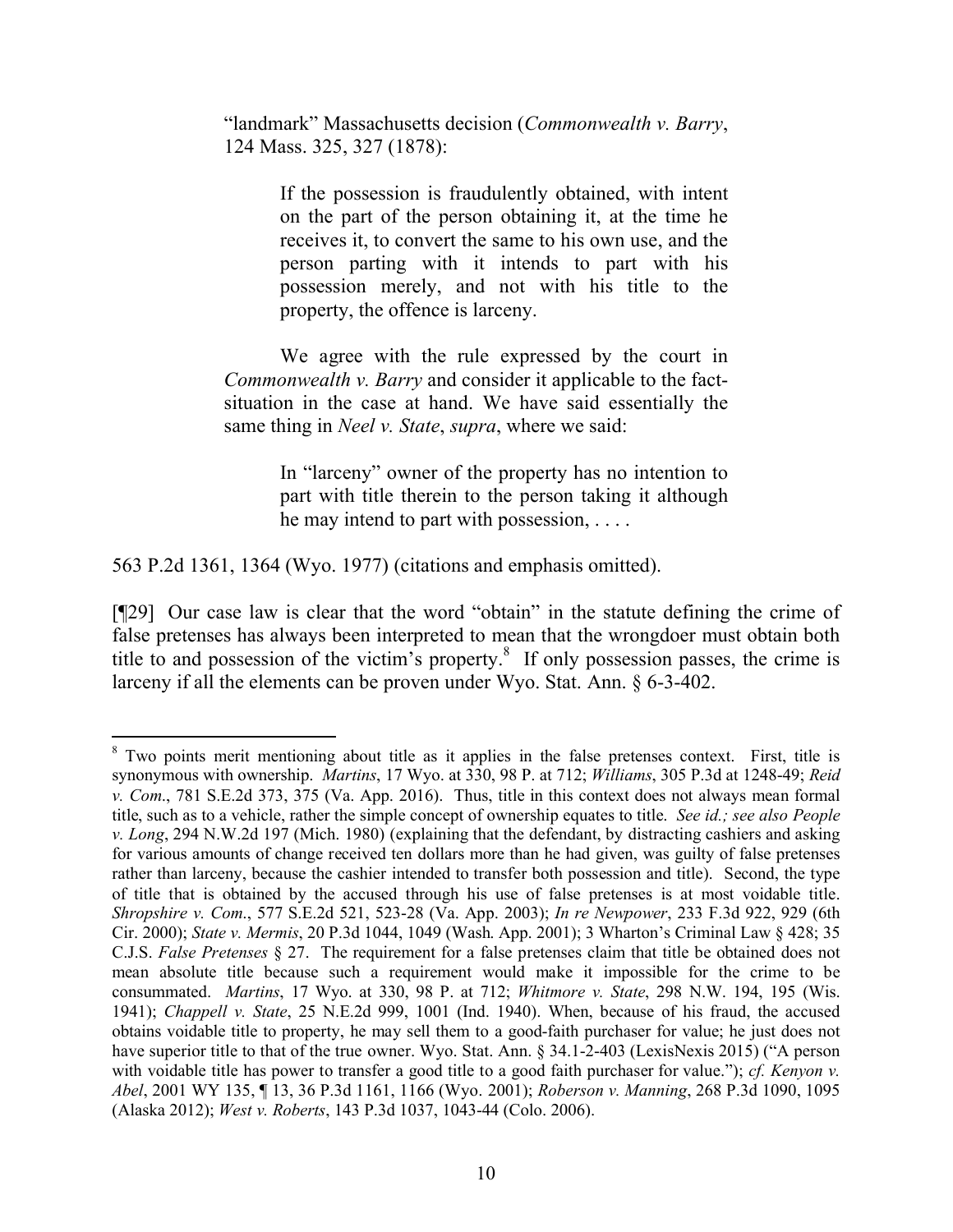[¶30] Secondary sources also support this unavoidable conclusion. LaFave states that "the crime of false pretenses requires that the defendant, by his lies, obtain title to the victim's property. If he obtains *possession* without title by means of his lies, his crime is larceny." 3 LaFave, *supra*, § 19.7(d). Similarly, Wharton's explains:

> Over the years, the pertinent statutes and decisions relating to the crime of false pretenses have commonly spoke in terms of the defendant "obtaining" property or causing the victim to "part with" or "surrender" his property. Despite this generality of language, it has traditionally been required, for the crime to be committed, that the defendant obtain possession of and title to the victim's property.

3 Wharton's Criminal Law § 428; *see* 35 C.J.S. *False Pretenses* §§ 2, 27; *see also* 32 Am.Jur.2d *False Pretenses* § 3; Wyo. Criminal Pattern Jury Instructions 34.07, Use Note (2014).

[¶31] Consistent with our long-standing precedent, we again conclude the elements for the crime of obtaining property by false pretenses pursuant to Wyo. Stat. Ann. § 6-3-407 consist of  $(1)$  the pretenses;  $(2)$  their falsity;  $(3)$  the fact of obtaining property by reason of the pretenses; (4) the knowledge of the accused of their falsity; and (5) the intent to defraud. The third element, that the accused obtains property, means that the accused must obtain both title to and possession of the victim's property.<sup>9</sup>

## *Sufficiency of the Evidence on Felony Convictions*

 $\overline{a}$ 

[¶32] Now that we have found, as we have in the past, that the crime of obtaining property by false pretenses pursuant to Wyo. Stat. Ann. § 6-3-407 requires that the victim consensually parts with both title and possession, we must decide whether there was

<sup>&</sup>lt;sup>9</sup> Regarding the State's interpretation of the false pretenses statute, it takes an austere approach and says that because the term "title" is not contained in the statute, proof of it is not required. While § 6-3-407 does not refer to title, that omission is not meaningful. The word "obtain" is a term of art requiring that title and possession of the property must pass. This was required at statehood and beyond, and remains a requirement to the present day. To accept the State's literal reading would render other requirements unnecessary and produce absurd results. *See Hede v. Gilstrap*, 2005 WY 24, ¶ 6, 107 P.3d 158, 163 (Wyo. 2005). For example, reliance on the misrepresentation is not expressly required by the statute. Nevertheless, in *Maycock*, we made it clear that "[i]ndispensable to the establishment of this crime is proof that the victim relied on the alleged false pretense; that is, proof the alleged false pretense was the controlling factor which induced the victim to part with his property." 2011 WY 104, ¶ 9, 257 P.3d at 22; *see also Miller*, 732 P.2d at 1062. If we were to accept the State's approach, it would not have to prove reliance by the victim on a representation because the statute does not expressly require it. We do not believe that the legislature intended the absurd result that a defendant could be convicted of a felony based on a misrepresentation upon which the alleged victim did not rely.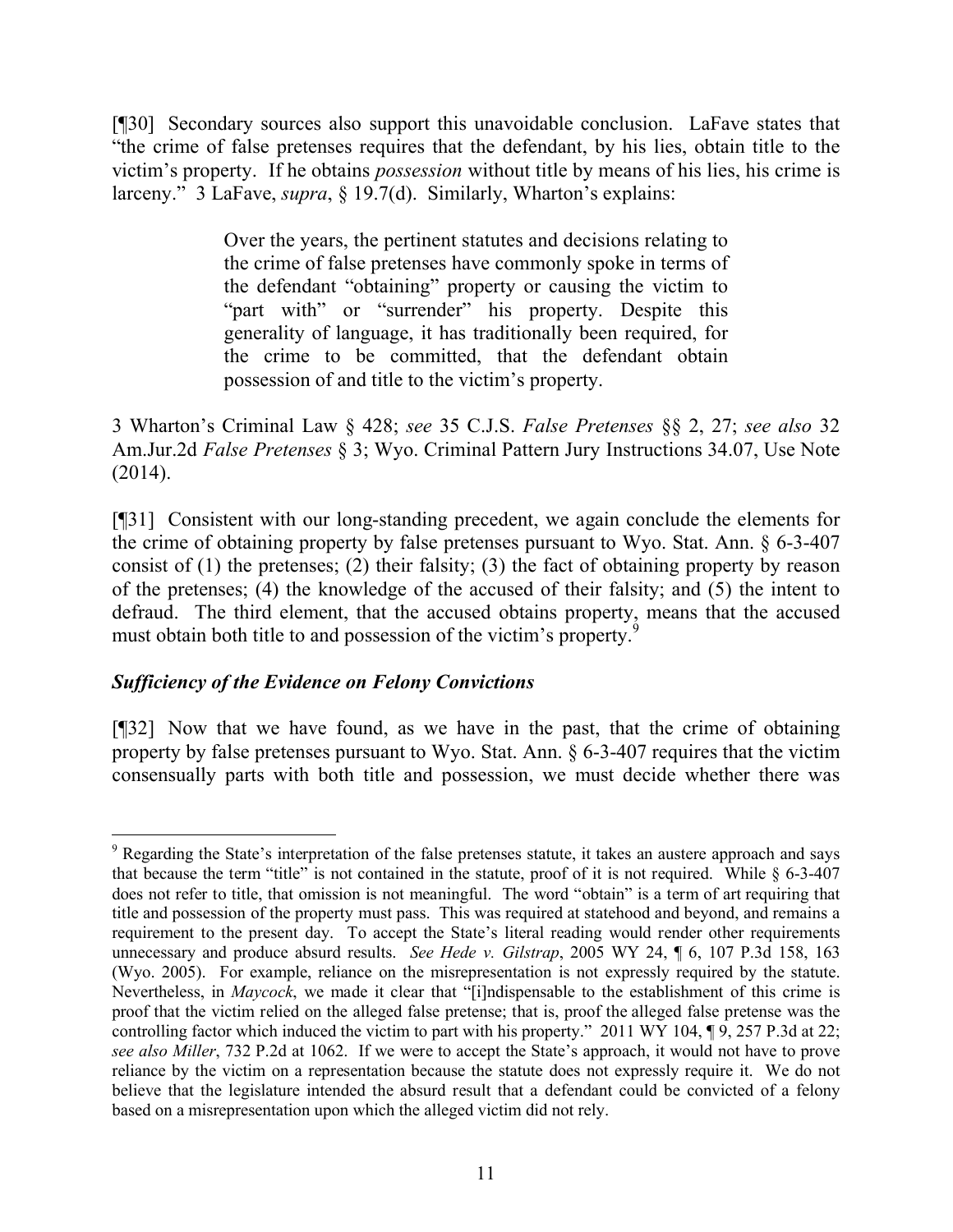sufficient evidence to convict Bohling of that crime. Even applying the very deferential standard that governs our review, we cannot say that there is.

[¶33] When reviewing a sufficiency of the evidence claim, we must accept as true the State's evidence and all reasonable inferences which can be drawn from it. *Sweets*, ¶ 14, 307 P.3d at 865. We cannot consider conflicting evidence presented by Bohling. *Id.* "We do not substitute our judgment for that of the jury; rather, we determine whether a jury could have reasonably concluded each of the elements of the crime was proven beyond a reasonable doubt." *Id.*

[¶34] Because of the State's mistaken belief that passing of title was not required for a charge of obtaining property by false pretenses, its case went awry<sup>10</sup> when it amended the information on the first four felony counts.<sup>11</sup> The State's theory on these charges is still somewhat opaque, as it is still not entirely clear to this Court whether the property claimed to have been obtained by deception was the cameras and electronic equipment, or if it was instead the county money used to pay for those items.

[¶35] The amended information says in a general fashion in Counts I through IV that Bohling "did knowingly obtain property from Albany County, Wyoming by false pretenses with the intent to defraud . . . ." The bill of particulars sheds some light on the State's theory, explaining that:

> As to Count One, the crime of Obtaining Property by False Pretenses was committed by Defendant . . . when he purchased a Nikon D7000 camera and accessories and submitted voucher number 78883 to the Board of County

 $\overline{a}$  $10$  We do not speculate as to whether the State could prove the elements of larceny by bailee. It is only clear that passage of title is an element of false pretenses, while transfer of possession suffices for larceny. Larceny by bailee had additional elements beyond possession, including "intent to steal or deprive." Wyo. Stat. Ann. § 6-3-402(b); § 6-3-401(a)(i) (LexisNexis 2009).

 $11$  This Court is mindful that the technical distinctions between false pretenses and larceny make it difficult for a prosecutor to determine the correct charge. This case is a fine example of the important intricacy. One possible approach for prosecutors to avoid this circumstance may be to join counts for each crime in a single information. Of course, there are dangers in this as well, because the jury could convict on the wrong charge and acquit on the correct one. Another avenue would be for our legislature to consolidate the crimes into one, perhaps collectively called "theft," if it deemed fit to do so. *See* 3 LaFave, *supra,* § 19.8(c)-(d). The Colorado legislature found it necessary to do just that, *see* Colo. Rev. Stat. Ann. § 18-4-401 (LexisNexis 2015), and made its statutory intent clear: "If any law of this state refers to or mentions larceny, stealing, embezzlement (except embezzlement of public moneys), false pretenses, confidence games, or shoplifting, that law shall be interpreted as if the word "theft" were substituted therefor; and in the enactment of sections 18-4-401 to 18-4-403 it is the intent of the general assembly to define one crime of theft and to incorporate therein such crimes, thereby removing distinctions and technicalities which previously existed in the pleading and proof of such crimes." Colo. Rev. Stat. Ann. § 18-4-403.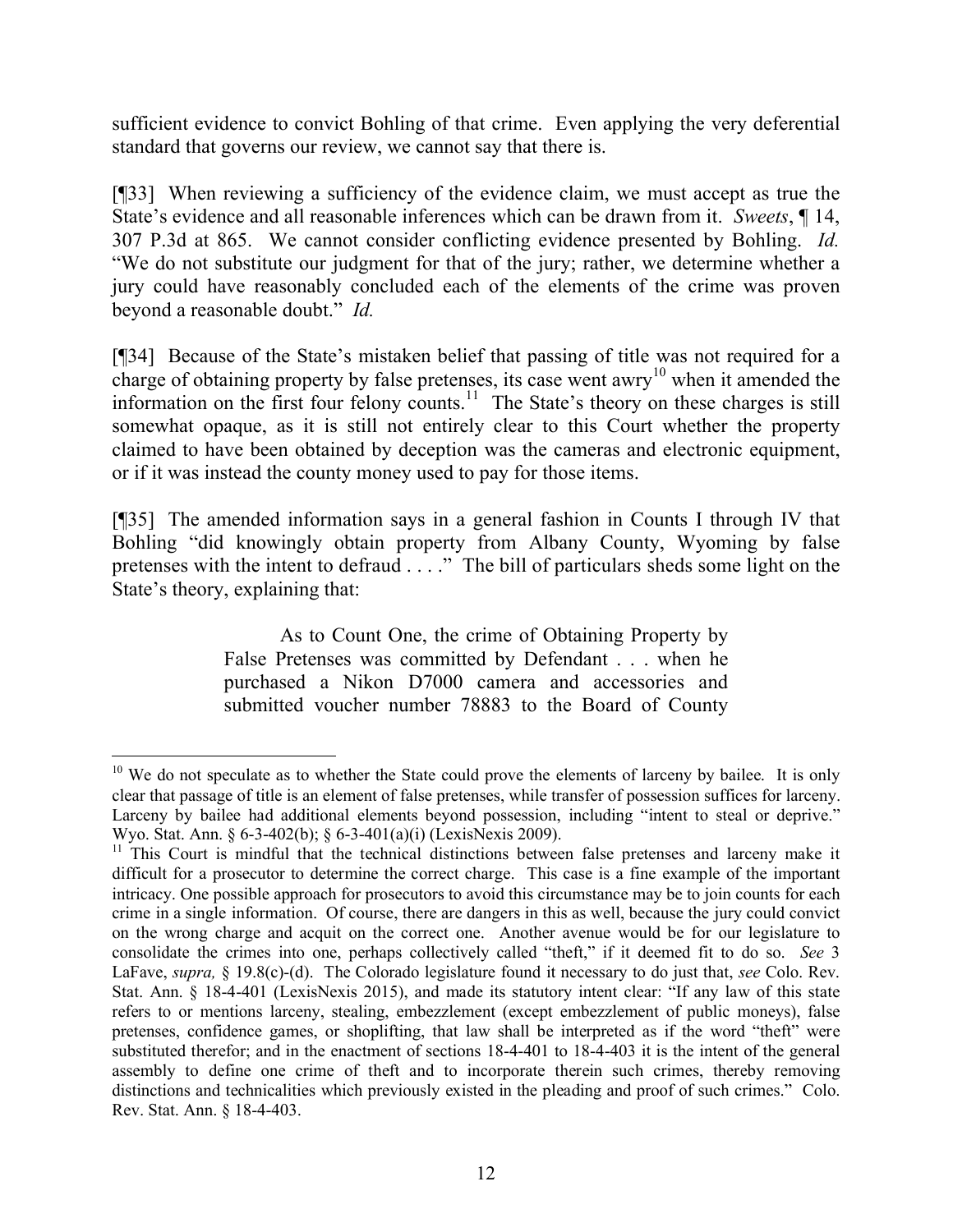Commissioners for Albany County, thereby falsely inducing them to pay \$2,499.60.

As to Count Two, the crime of Obtaining Property by False Pretenses was committed by Defendant . . . when he purchased a Nikon D7000 camera body and caused the submission of voucher number 79028 to the Board of County Commissioners for Albany County, thereby falsely inducing them to pay \$1,204.35.

As to Count Three, the crime of Obtaining Property by False Pretenses was committed by Defendant . . . when he purchased a Nikon D5100 camera and accessories and submitted voucher number 81396 to the Board of County Commissioners for Albany County, thereby falsely inducing them to pay \$1,555.77.

As to Count Four, the crime of Obtaining Property by False Pretenses was committed by Defendant . . . when he purchased the items detailed in Exhibit A . . . and either caused the submission of vouchers or submitted vouchers to the Board of County Commissioners for Albany County, thereby falsely inducing them to pay approximately \$29,000.00.

[¶36] During the trial, prosecutors at times told the jury that the case was all about the cameras and related electronic equipment: "And again, ladies and gentlemen, this case is about that property that the defendant purchased with the county's money. It's about the property. It's about who bought it, who paid for it, who used it, and what it was used for." Yet at other times, prosecutors seemed to suggest that the case was about the county money that was used to pay for those items: "The whole reason to talk about cameras is to figure out where the money went and how the defendant benefitted. Sure, the money didn't go straight to his pocket, but it went to property that was for his personal benefit."

[¶37] In an apparent effort to avoid any ambiguity, the verdict form listed each camera and related piece of electronic equipment in relation to the false pretenses counts to which they pertained. The form required the jury to determine which were obtained by false pretenses. If the jury did not select the items as being obtained by false pretenses, it was to find Bohling not guilty of the charge. Thus, from the verdict form it appears that the cameras and related items were the property, not the money. By way of example, the verdict form states with regard to Count I: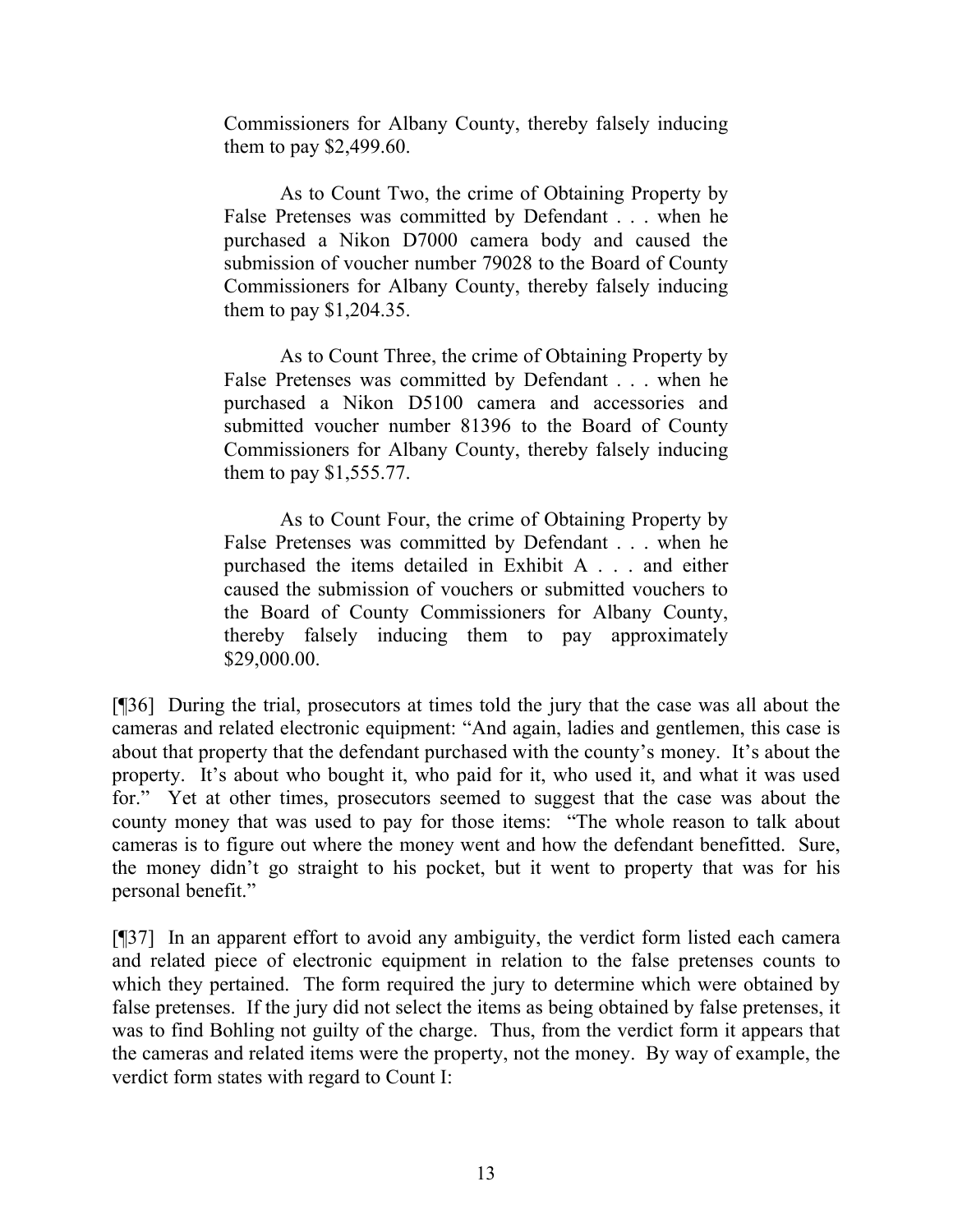#### **COUNT ONE – OBTAINING MONEY BY FALSE PRETENSES**

As to the charge in Count I of Obtaining Property by False Pretenses, before you deliberate as to your ultimate verdict, you must answer the following question. As with all other deliberations in cases of this nature, your answer must be based upon your unanimous, collective opinion and must be determined beyond a reasonable doubt.

Please indicate which, if any, of the items of property listed below was obtained by false pretenses by the defendant, as discussed in Count I:

 $\sqrt{\frac{2}{\text{Camera}}}\$  Nikon D7000 with 18-105 lens

 $\sqrt{\phantom{a}}$  Nikon 35 mm 1.8G lens

 $\sqrt{\phantom{a}}$  Nikon speedlight unit SB-400 x 2

 $\sqrt{\ }$  Nikon 55-200 mm lens

 $\sqrt{\phantom{a}}$  Nikon 50 mm lens

 $\sqrt{\frac{1}{1}}$ Shipping expense

*(If you have selected none of the above items, you must find the defendant "Not Guilty" of the charge of Obtaining Property by False Pretenses, however you must continue to deliberate on the other charges. If, on the other hand, you have selected any of the above items, you must continue to deliberate and determine your ultimate verdict in* 

*accordance with all of the instructions.)*

However, at oral argument, this Court asked the State what the property alleged to have been obtained by false pretenses was, to which counsel responded that the money was the property.

[¶38] Because it remains unclear what the property at issue actually was under the charges in question, we will examine the evidence relating to both the physical items and the county money used to pay for them. With respect to the cameras and other electronic equipment, the only evidence presented by the State regarding the county's intention to give title, or ownership, of the items to Bohling comes from the testimony of several county commissioners. Unfortunately for the State, the commissioners testified that the county never intended to transfer title or ownership of the items to Mr. Bohling. Commissioner Sullivan testified as follows:

> Q. [A]ll the property that we've talked about, cameras and so forth, who owns that?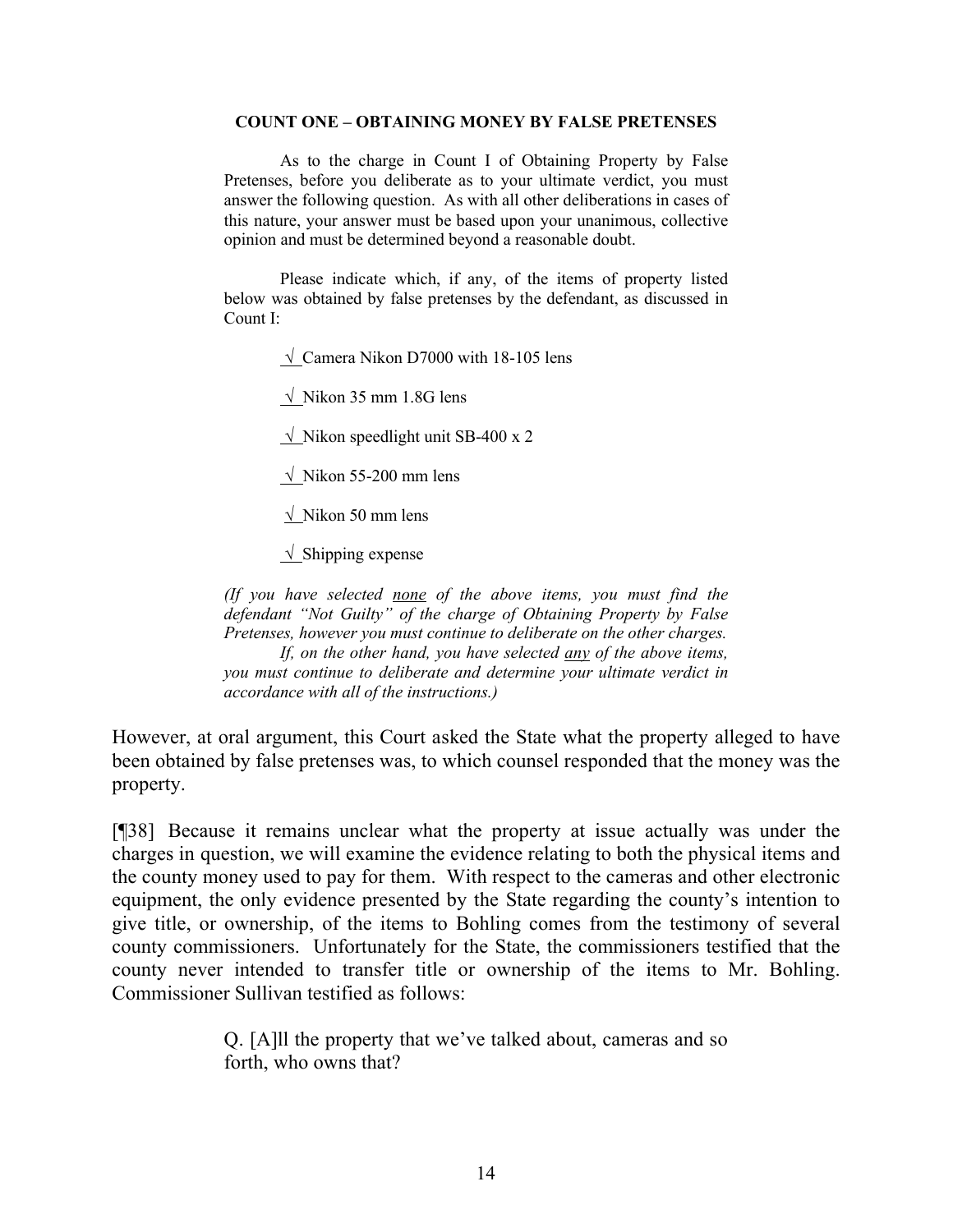A. The county.

Q. Albany County, Wyoming?

A. That's correct.

\* \* \*

Q. So the Board of County Commissioners never relinquished ownership of any county item to Mr. Bohling, correct?

A. That's correct.

Q. So all the cameras, all the tablets, hard drives, all owned by the county; correct?

A. That's correct.

Commissioners Chestnut and Kennedy also testified that the items purchased with the county's money were owned by the county.

[¶39] Even if the above evidence was disregarded—despite the fact that the commissioners were called to testify by the State—there is no evidence in the record supporting the position that ownership of the cameras and related electronic equipment passed from the county to Bohling. The State simply did not prove that the county, having been deceived, intended to transfer title (ownership) of the items in question.

[¶40] The State's theory that the property obtained was the county money used to pay for the items fares no better. There is no question that the cameras and other equipment were purchased by Bohling in two specific ways. He either charged the items on a county credit card that was issued to him in his official capacity, or he charged the items to an account that the county maintained with a vendor, such as Sam's Club. Once the vouchers were submitted, the county commissioners reviewed and approved them, and the county treasurer then directly paid the credit card company or vendor.

[¶41] Nevertheless, the State says that because the county parted with its money for Bohling's benefit, the false pretenses charges were correct, and there was sufficient evidence to convict. We must disagree. First, there is no evidence that the county gave Bohling any money with the expectation of never getting it back from him. This is not a situation where Bohling personally paid for the items and the county then gave him money as reimbursement. There is no plausible way Bohling could have obtained title to it under the facts of this case.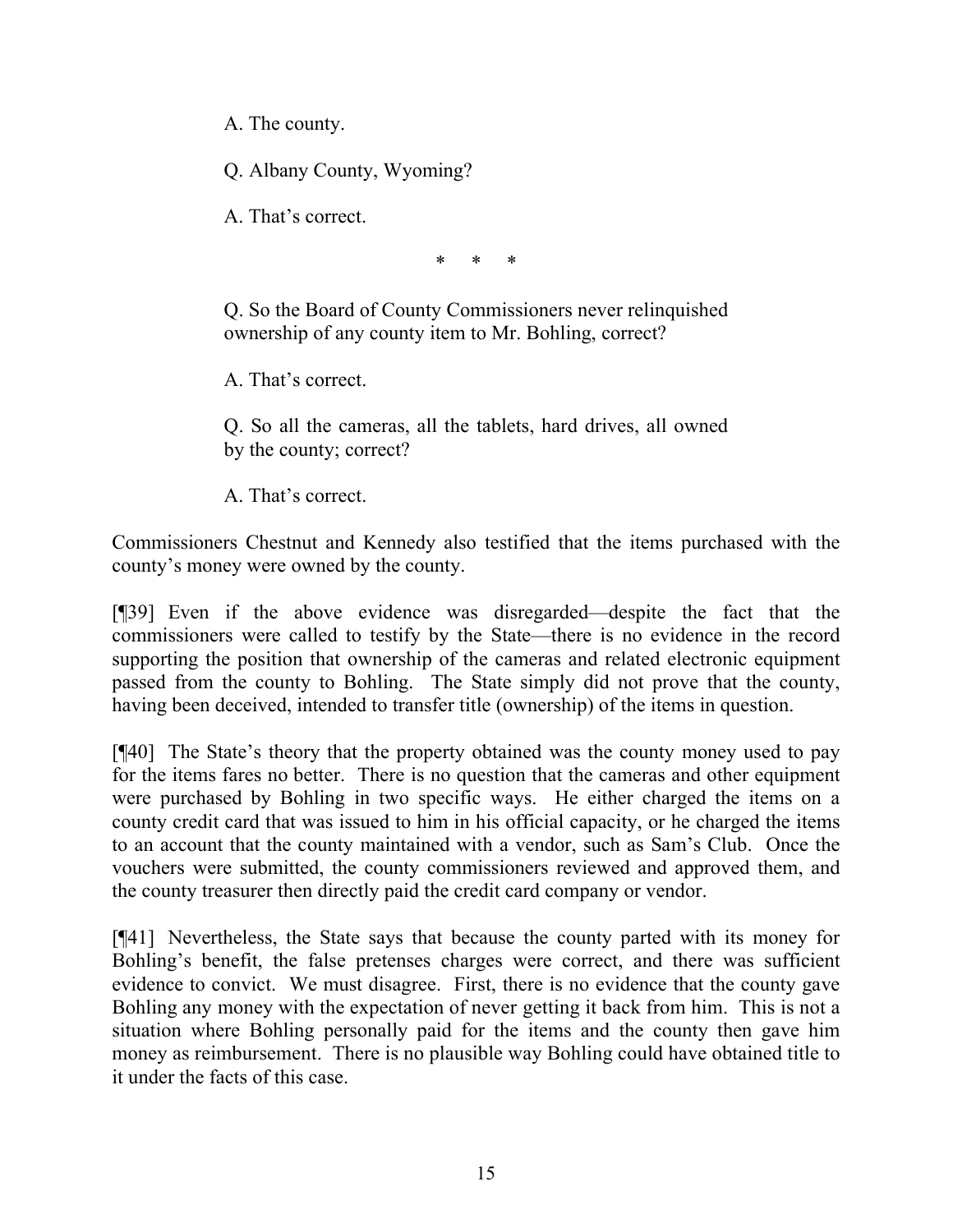[¶42] Second, we question how the evidence could possibly have shown that Bohling obtained possession of the money in question. While there is no dispute that he obtained possession of the cameras and other equipment, the record does not reveal any instance where he obtained possession of any county money which paid for these items.

[¶43] Lastly, assuming *arguendo* that the county had given Bohling money for the specific items purchased, "[i]t is generally held that where the victim hands money to the wrongdoer with the understanding that the latter is to spend it only for a particular purpose (thus creating an agency or trust, it would seem) title does not pass to the wrongdoer – he has only a power to pass title by spending it for the specified purpose." 3 LaFave, *supra*, § 19.7(d)(2); *see Reid v. Com*., 781 S.E.2d 373, 376 (Va. App. 2016).

[¶44] In sum, the fatal flaw in the State's case is that it failed to produce any evidence that the county intended to pass title of any of the claimed property to Bohling. Even when viewed in the most favorable light possible to the State, the evidence it presented could not establish beyond a reasonable doubt that Bohling obtained the property in a manner made unlawful by Wyo. Stat. Ann. § 6-3-407. Consequently, Bohling's four felony convictions must be reversed.

## *Misdemeanor Conviction*

[¶45] Bohling argues that his misdemeanor conviction for official misconduct ought to be overturned based on the same theory he argues as to the felony counts. However, he provides no cogent argument or citation to supporting authority for that proposition. Consequently, we will not consider the issue and construct an argument for him. *See Willey v. Willey*, 2016 WY 116, ¶ 30, 385 P.3d 290, 299 (Wyo. 2016) ("We decline to consider this issue. It is vague and undefined and, to the extent we can decipher the argument, it is not supported by any cogent argument or authority."); *Hamburg v. Heilbrun*, 889 P.2d 967, 968 (Wyo. 1995) ("We need not consider issues which are not supported by proper citation of authority and cogent argument or which are not clearly defined."). Bohling's misdemeanor conviction for official misconduct is, therefore, affirmed.

## **CONCLUSION**

[¶46] The elements for the crime of obtaining property by false pretenses under Wyo. Stat. Ann.  $\S 6-3-407$  consist of (1) the pretenses; (2) their falsity; (3) the fact of obtaining property by reason of the pretenses; (4) the knowledge of the accused of their falsity; and (5) the intent to defraud. With regard to the third element, it requires that the accused obtain title to and possession of the victim's property.